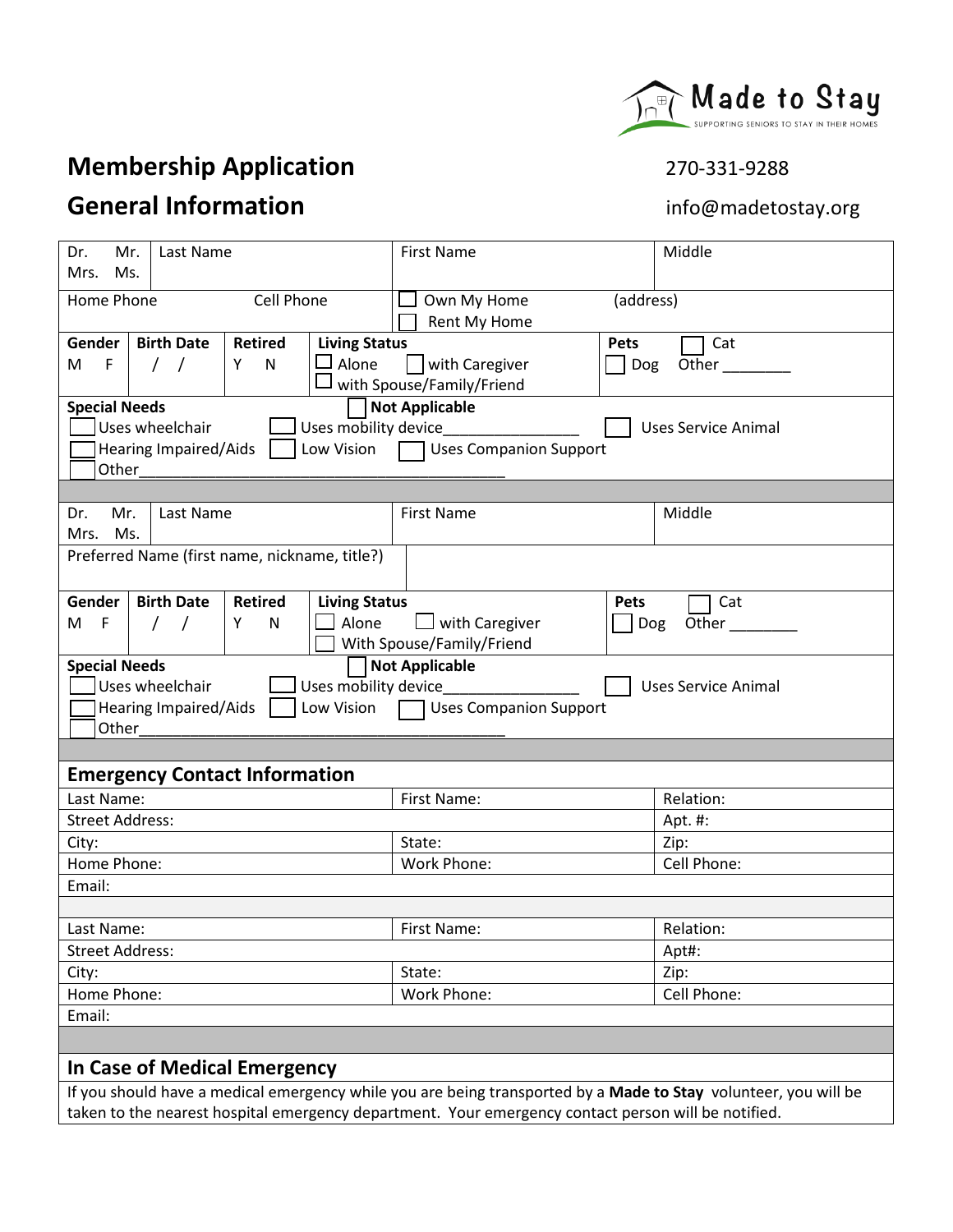# **Membership Application**

# Physicians' Information

| Primary Care Physician: |            |                | Office Number: |
|-------------------------|------------|----------------|----------------|
| Office Location:        |            | Office City:   |                |
|                         |            |                |                |
| Specialist Physician:   | Specialty: |                | Office Number: |
| Office Location:        |            | Office City:   |                |
|                         |            |                |                |
| Specialist Physician:   | Specialty: |                | Office Number: |
| Office Location:        |            | Office City:   |                |
|                         |            |                |                |
| Specialist Physician:   | Specialty: |                | Office Number: |
| Office Location:        |            | Office City:   |                |
|                         |            |                |                |
| Dentist:                |            | Office Number: |                |
| Office Location:        |            | Office City:   |                |
|                         |            |                |                |
| Optometrist:            |            | Office Number: |                |
| Office Location:        |            | Office City:   |                |
|                         |            |                |                |

| Name of Pharmacy: | Phone Number: |
|-------------------|---------------|
|                   |               |
|                   |               |

Hospital of Choice: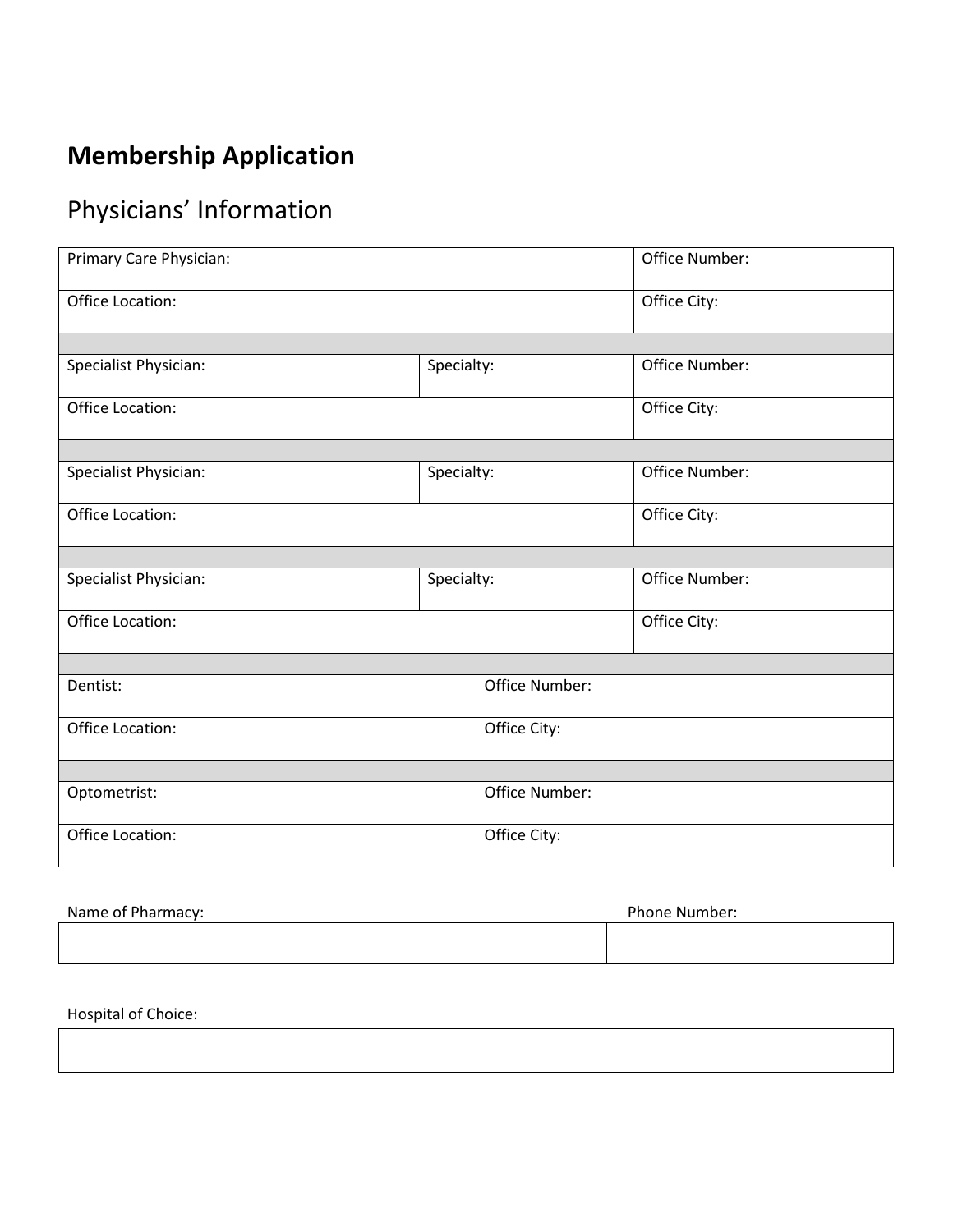# **Membership Application**

Questionnaire – Please circle the best answer that describes you and your needs.

|    | 1. How would you describe your health?                                                                                                                                                                                                                                                                                                            | Excellent       | Very Good                                                                    | Good                                                                                               | Fair<br>Poor                                           |                       |
|----|---------------------------------------------------------------------------------------------------------------------------------------------------------------------------------------------------------------------------------------------------------------------------------------------------------------------------------------------------|-----------------|------------------------------------------------------------------------------|----------------------------------------------------------------------------------------------------|--------------------------------------------------------|-----------------------|
| 2. | How many years have you lived in this community?                                                                                                                                                                                                                                                                                                  |                 | 0-5 Years                                                                    | 5-10 Years                                                                                         | More than 10 Years                                     |                       |
| 3. | What is your racial/ethnic background? African/American                                                                                                                                                                                                                                                                                           | Hispanic/Latino |                                                                              | Caucasian/White<br>Asian/Pacific Islander                                                          | American Indian<br>Other                               |                       |
| 4. | Do you speak a language other than English in your home? NO YES (specify)                                                                                                                                                                                                                                                                         |                 |                                                                              |                                                                                                    |                                                        |                       |
| 5. | How interested are you in having each of the<br>following opportunities?<br>Meeting new friends in your community<br>Participating in discussion groups (book clubs)<br>Attending monthly social events / luncheons<br>Participating in craft club activities<br>Participating in a card - game group<br>Participating in an electronics training |                 | Very<br>Interested<br>1<br>1<br>1<br>1<br>1<br>$\mathbf{1}$                  | Somewhat<br>Interested<br>2<br>$\overline{2}$<br>2<br>$\overline{2}$<br>$\overline{2}$<br>2        | <b>Not</b><br>Interested<br>3<br>3<br>3<br>3<br>3<br>3 |                       |
| 6. | How important are the following opportunities to you?<br>Transportation to medical appoints<br>Transportation for shopping and errands<br>Grocery delivery - volunteer shopping for you<br>Having weekly telephone checks about your well-being<br>Assistance with medical invoices                                                               |                 | Very<br>Interested<br>1<br>$\mathbf{1}$<br>1<br>$\mathbf{1}$<br>$\mathbf{1}$ | Somewhat<br>Interested<br>2<br>$\overline{2}$<br>$\overline{2}$<br>$\overline{2}$<br>2             | <b>Not</b><br>Interested<br>3<br>3<br>3<br>3<br>3      |                       |
| 7. | When you think about living at home, are you<br>concerned about any of the following?<br>Personal Safety<br>Yard Work<br>Home Repairs / Handyman<br>Help with medication<br>Transportation                                                                                                                                                        |                 | Very<br>Concerned<br>1<br>1<br>$\mathbf{1}$<br>1<br>1                        | Somewhat<br>Concerned<br>2<br>$\overline{2}$<br>$\overline{2}$<br>$\overline{2}$<br>$\overline{2}$ | Not<br>Concerned<br>3<br>3<br>3<br>3<br>3              |                       |
| 8. | In the past 12 months, how often have the following<br>incidents occurred?<br>Stays in the Hospital (1-3 days)<br>0<br>Emergency Room (ER) Visits<br>0<br>Falls in your Home<br>0<br>Problems Hearing over the Phone<br>0<br>Number of Surgeries<br>0                                                                                             |                 | $\mathbf{1}$<br>1<br>$\mathbf{1}$<br>1<br>$\mathbf{1}$                       | $\overline{2}$<br>$\overline{2}$<br>2<br>$\overline{2}$<br>$\overline{2}$                          | 3<br>3<br>3<br>3<br>3                                  | 4<br>4<br>4<br>4<br>4 |

9. Are there any medical needs our staff/volunteers should be made aware of?

\_\_\_\_\_\_\_\_\_\_\_\_\_\_\_\_\_\_\_\_\_\_\_\_\_\_\_\_\_\_\_\_\_\_\_\_\_\_\_\_\_\_\_\_\_\_\_\_\_\_\_\_\_\_\_\_\_\_\_\_\_\_\_\_\_\_\_\_\_\_\_\_\_\_\_\_\_\_\_\_\_